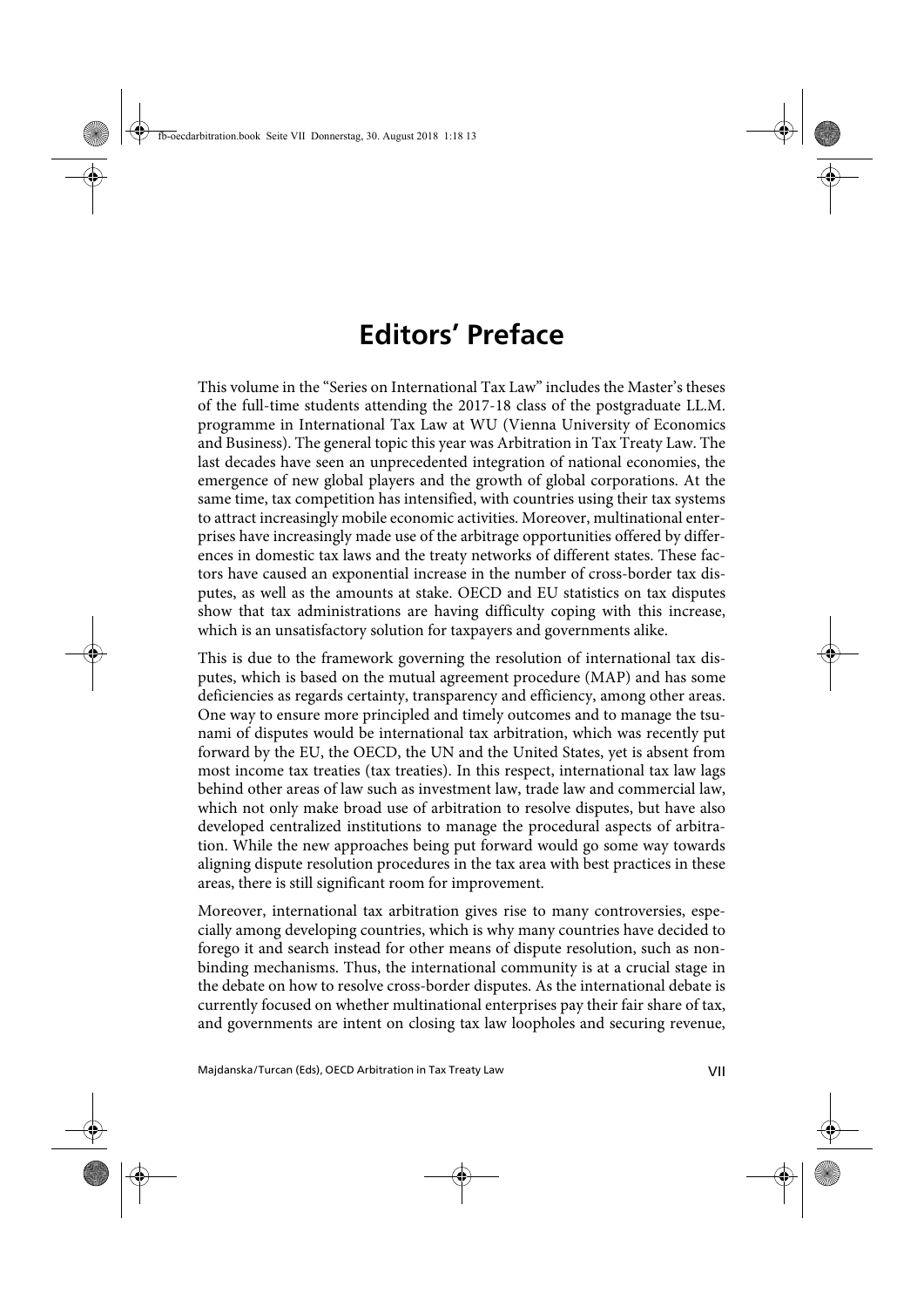there is a risk that not enough attention is being paid to the importance of resolving cross-border disputes and thus increasing international tax certainty – which is essential in achieving a sustainable growth path. As we move through the transitional period of implementation of the measures developed by the OECD to counter base erosion and profit shifting (BEPS) – which could take a decade or more – the potential for cross-border tax disputes will increase and therefore there will be more pressure on existing dispute resolution mechanisms, especially the MAP.

Against this background, a comprehensive analysis of the issues related to Arbitration in Tax Treaty Law proves to be of utmost importance. The book aims to develop academic insights, provide practical guidance and enable an in-depth analysis of specific aspects of the general topic, as well as to generate new approaches to tax dispute resolution through high-quality, cutting-edge research that addresses the conceptual and practical concerns expressed with respect to arbitration.

First, the reader is provided with a background on tax treaty arbitration, its development and its advantages compared to the MAP, as well as an introduction to arbitration in other areas of international law and the best practices developed in that context. In a second step, the current international framework for tax treaty arbitration, as well as the recent proposals made by the OECD, the UN, the EU and the United States are analysed in detail. Different types of arbitration are compared and contrasted, and the practical impact of these proposals is assessed. In a third step, several country-specific case studies are presented which provide the reader with a broad sample of different practical approaches to the implementation of arbitration. After this general theoretical and practical overview, the most significant concerns and unresolved issues with respect to arbitration are addressed. Finally, the book looks towards the future of dispute resolution in the international tax area and considers several possible developments. In total, the students were assigned to 31 concrete topics which allowed them to thoroughly analyse the respective issues at stake and address the key areas of interest from various perspectives.

Without a doubt, these topics required the students to confront an impressive challenge. Some students had to deal with problems that have not yet been extensively discussed in academia, and thus they had to be creative by corroborating their conclusions with existing academic literature and their experience. Others were faced with the challenge of analysing issues that have already been extensively discussed and providing their own insights on these topics. All of them have impressively managed this challenging task, and it was our pleasure to provide these talented students with critical support in their research endeavours. At the end of this process, we would like to thank all of the students for their commitment and congratulate them on the successful completion of their studies.